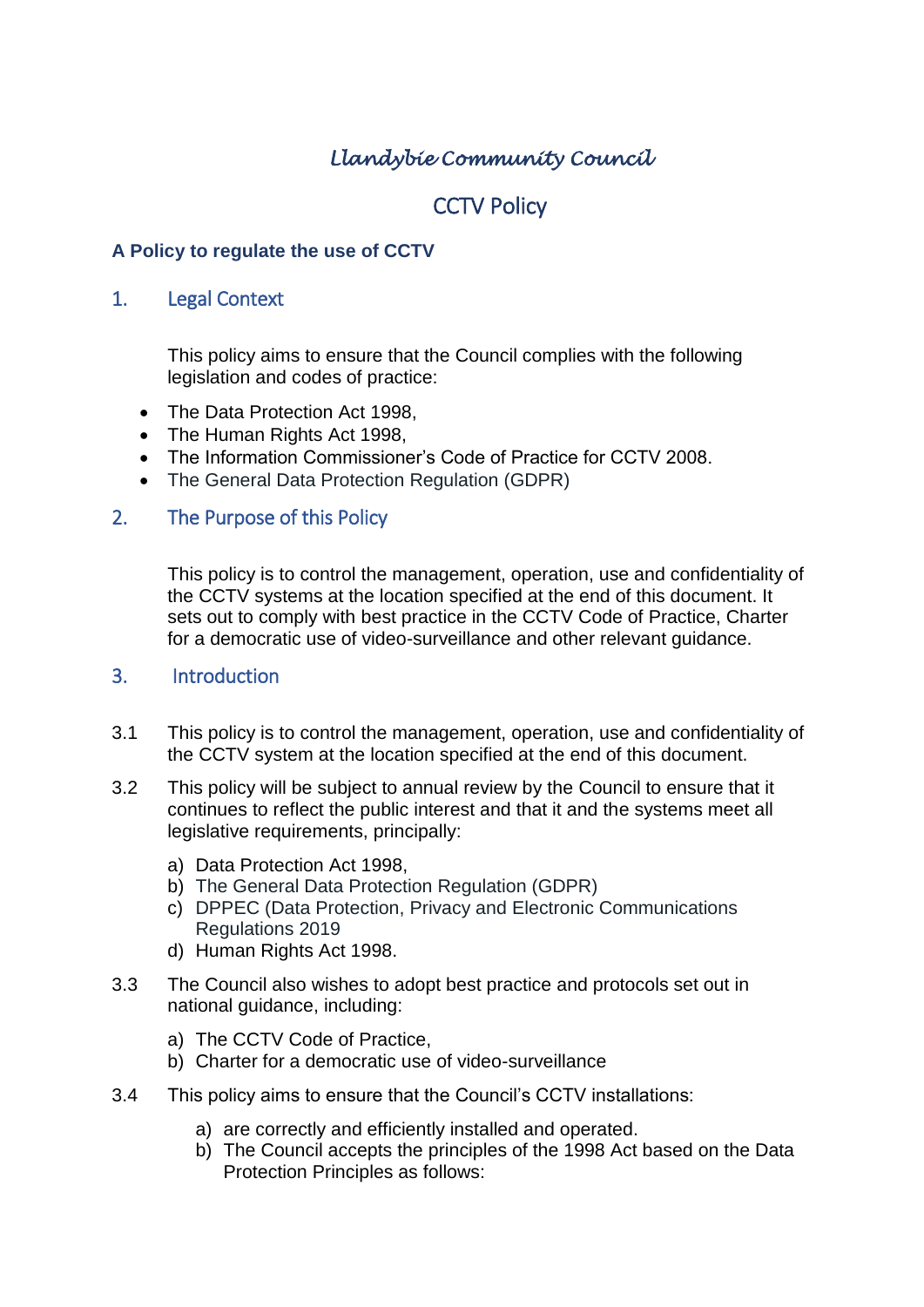i. Data must be fairly and lawfully processed; The legal basis for using the personal date information is :-

a) for the interest of public safety, the prevention and detection of crime, apprehension and prosecution of offenders and for legal proceedings.

b) Public Task – the processing is necessary for the Council to perform a task in the public interest or for its official functions, and the task or function has a clear basis in law.

c) Legitimate Interest – the processing is necessary to protect someone's life.

- ii. Processed for limited purposes and not in any manner incompatible with these purposes;
- iii. adequate, relevant and not excessive;
- iv. accurate;
- v. not kept for longer than necessary;
- vi. processed in accordance with individuals' rights;
- vii. secure;
- viii. not transferred to countries with inadequate protection;
- ix. subject to guidance on good practice;
- x. data will not be used for personal gain or interest.

### 4. Statement of Purpose

- 4.1 To provide a safe and secure environment for the benefit of those who might visit, work or live in the vicinity of the premises. The system will not be used to invade the privacy of any individuals, except when carried out in accordance with the law.
- 4.2 The scheme will be used for the following purposes:
	- a) to reduce the fear of crime by persons using the Council amenities so they can enter and leave without fear of intimidation by individuals or groups;
	- b) to reduce the vandalism of property and to prevent, deter and detect crime and disorder;
	- c) to assist the Police, the City Council and other Law Enforcement Agencies with identification, detection, apprehension and prosecution of offenders by examining and using retrievable evidence relating to crime, public order or contravention of byelaws;
	- d) to deter potential offenders by publicly displaying the existence of CCTV, having cameras clearly sited that are not hidden and signs on display;
	- e) to assist all emergency services to carry out their lawful duties.

#### 5. Location:

Penygroes Park, Penygroes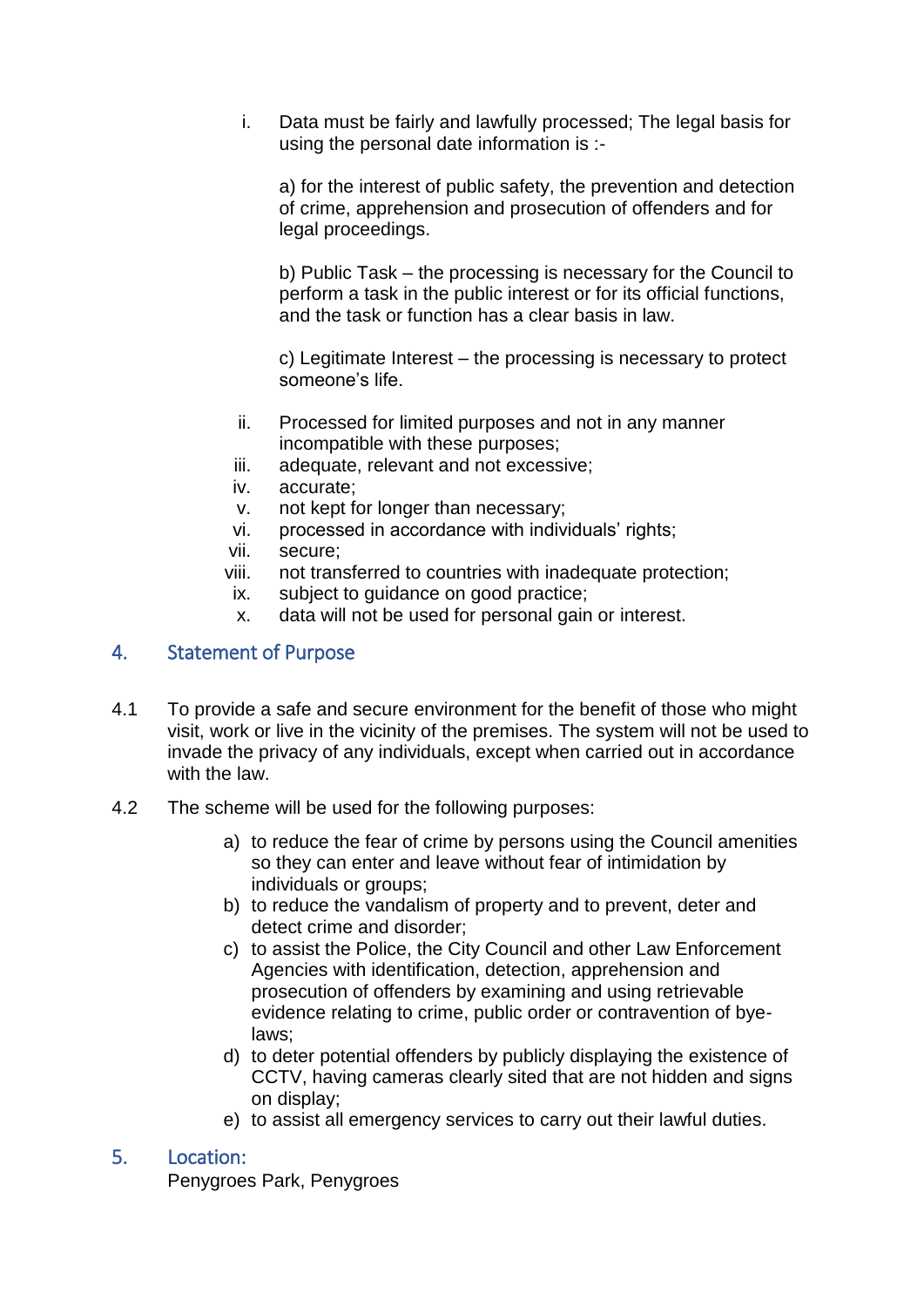### 6. Management of the System

- 6.1 The CCTV operating system will be administered and managed by the Clerk of the Council in accordance with the principles and objectives expressed in this policy document.
- 6.2 All cameras are monitored on the site where they operate.
- 6.3 The CCTV system will be operated 24 hours a day, 365 days of the year.
- 6.4 Warning signs, as required by the Code of Practice of the Information Commissioner, will be placed at each side of the building covered by the Council's CCTV cameras.
- 7. System Control Monitoring Procedures
- 7.1 Access to the CCTV system will be strictly limited to the Clerk, Chairman of the Council and other authorised persons, such as Police Officers.
- 7.2 Unauthorised persons are not permitted to view live or pre-recorded footage.
- 7.3 Materials or knowledge secured as a result of CCTV will not be used for any commercial purpose.
- 8. Retention and Disposal of Material
- 8.1 Data will be retained for 28 days before it is automatically overwritten.
- 8.2 USB devices containing material downloaded from the recorders will be disposed of by a secure method.
- 8.3 Footage will only be stored on USB devices if footage is requested by external agencies in the process of detecting crime and the prosecution of offenders.
- 8.4 In order to maintain and preserve the integrity of the data, USB devices used to record events from the CCTV cameras and the facility to use them in any future proceedings, the following procedures for their use and retention of data must be strictly adhered to:
	- a) Each USB device must be kept in a secure location with access restricted to the Clerk and members of the Council.
	- b) Data required for evidential purposes must be recorded as a pair, both bearing the same reference number. The Master Copy is to be kept by the Council and the second copy can be released to the Police or other authorised third party on production of a signed data access request form.
	- c) Identical information should be loaded on both the Master and Copy USB devices.
	- d) The Master USB device should be kept in a secure metal box. The Copy USB device is handed to the person making the request on production of positive ID such as Police Warrant Card, Picture ID Card, Driving Licence etc.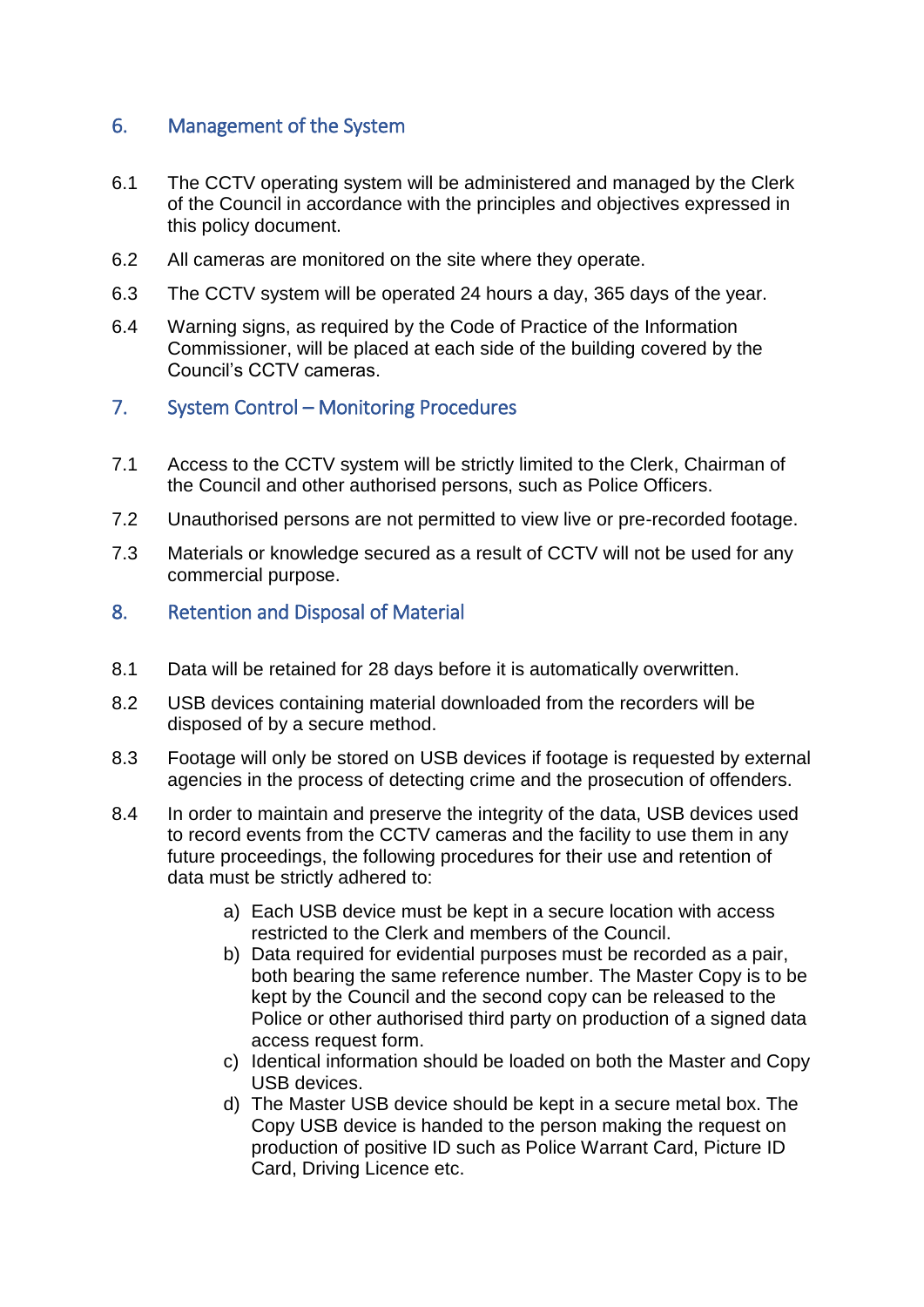- e) The record sheet should then be completed and the Copy USB device signed for and counter-signed by the Clerk.
- 9. Dealing with Official Requests: use of CCTV in relation to criminal investigations
- 9.1 CCTV recorded images may be viewed by the Police for the prevention and detection of crime, authorised officers and members of Llandybie Community Council for authorisation and training.
- 9.2 A record will be maintained of the release of the Data on USB device to the Police or other authorised applicants. A register will be available for this purpose.
- 9.3 Viewing of CCTV images by the Police must be recorded in writing and entered in the log book. This will be under the management of the Clerk. Requests by the Police can only be actioned under section 29 of the Data Protection Act 1998.
- 9.4 Should a USB device be required as evidence, a copy may be released to the Police under the procedures described in this Policy. USB devices will only be released to the Police on the clear understanding that the USB device remains the property of the Council, and both the USB device and the information contained on it are to be treated in accordance with this policy.
- 9.5 The Council retains the right to refuse permission for the Police to pass to any other person the USB device or any part of the information contained therein.
- 9.6 The Police may require the Council to retain the stored USB device(s) for possible use as evidence in the future. Such USB device(s) will be properly indexed and stored under the management of the Clerk until they are needed by the Police.
- 9.7 Data may be released to the Council's insurers if required, as evidence of a claim or loss.

#### 10. Complaints

10.1 Any complaints about the Community Council's CCTV should be addressed to the Council's clerk and will be investigated in accordance with the Councils' complaints policy.

#### 11. Access by the Data Subject

- 11.1 The Data Protection Act provides Data Subjects (individuals to whom "personal data" relate) with a right to request access to all data held about themselves, including that obtained by CCTV and the request will be considered by the Clerk.
- 11.2 Requests for information, including Data Subject Access Requests should be made to:

Clerk of the Council Llandybie Community Council c/o 4 Royal Oak Court